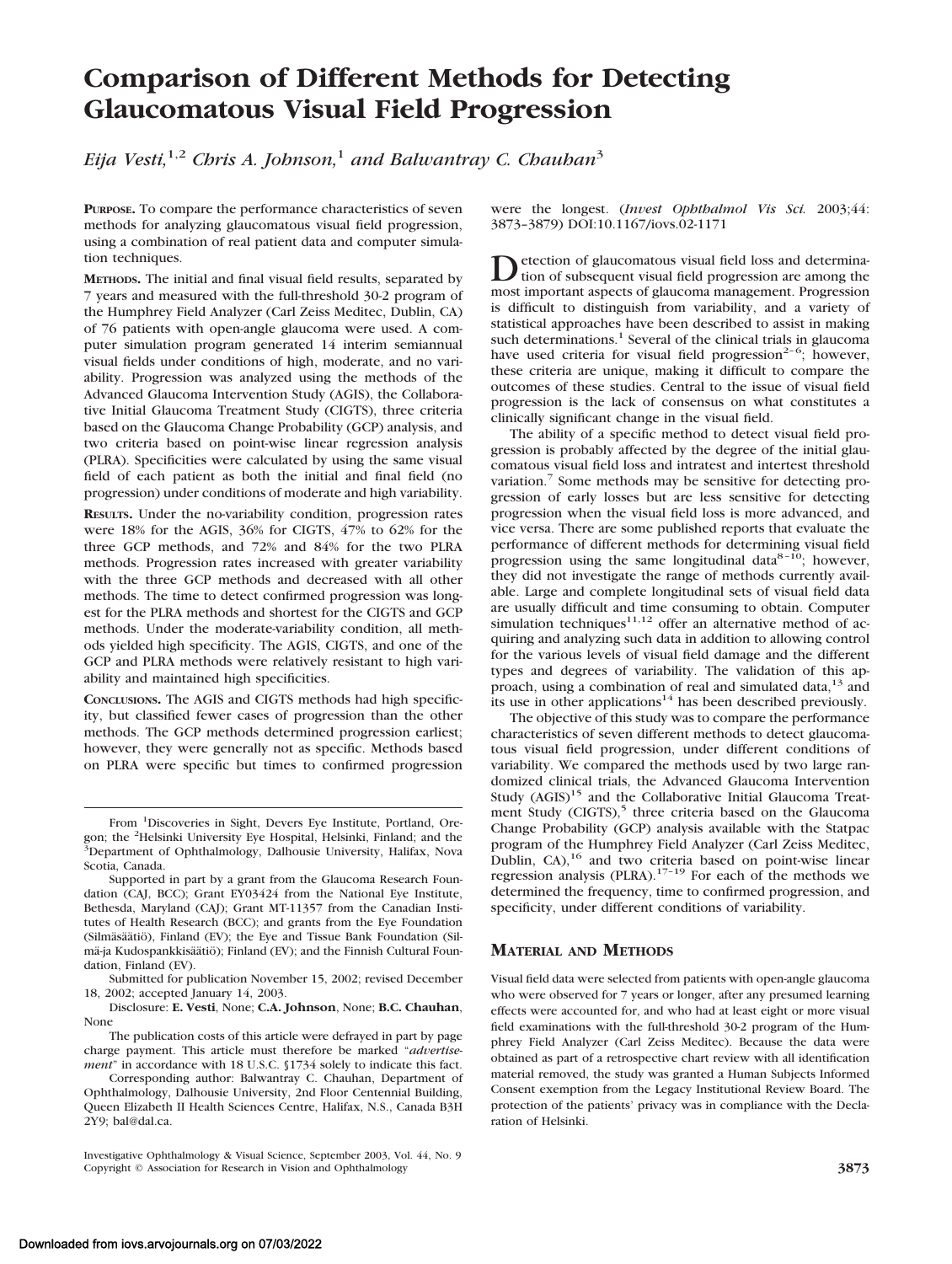For each patient, only two fields, 7 years apart, were selected from one randomly selected eye and used as input for the computer simulations as the initial and final visual fields, respectively. A previously described visual field simulation program<sup>11</sup> was used to generate the interim visual fields at 6-month intervals, and only these simulated fields were analyzed in this study. In the simulation program, both short-term (SF) and long-term (LF) threshold fluctuations can be specified. For this study, a simple linear interpolation of the point-wise thresholds based on the actual values in the initial and final fields were first computed for the interim 6-month visual fields. The simulated threshold values were then adjusted for various degrees of SF and LF, both of which are in the form of Gaussian distributions of underlying probability density functions, the widths of which were varied according to the level of fluctuation chosen. A random number generator was used to sample a threshold value from the probability density function described by SF and LF. This procedure was performed for all test locations. SF was also weighted according to the deviation of a test point threshold from the normative value (defect-related variability). The SD of the threshold distribution was increased by 0.08 dB/dB of deviation from the age-matched threshold. The LF component was homogeneous across all locations in the visual field, irrespective of threshold. Full details of the simulation procedures have been described elsewhere.<sup>11</sup>

In this study, three sets of 14 visual fields at 6-month intervals were simulated for each patient for the follow-up. In the first set, 0 dB of SF and 0 dB of LF were used to describe progression in the ideal condition of no variability. In the second set, we used a moderate degree of variability (1 dB of SF, in addition to the defect-related variability, and 1 dB of LF). In the third set, we used a high degree of variability (2 dB of SF, in addition to the defect-related variability, and 1 dB of LF). Specificities of the seven methods were evaluated in another two sets of visual fields that were simulated using the moderate- and highvariability conditions. In these simulations, nonprogression was established by making the initial and final visual fields identical; hence, the thresholds were affected only by the two degrees of variability.

One part of the output of the simulation program is a total deviation map. For each test point, the deviation of a threshold is determined relative to age-corrected normative data. For each simulated field, the mean of these threshold deviations (mean deviation, MD) was calculated for program 24-2 test pattern, excluding one point above and below the blind spot. Because the AGIS and CIGTS methods are based on the program 24-2 test pattern of the Humphrey Field Analyzer, we analyzed these 52 locations for all seven methods.

#### **The AGIS Scoring System**

In the AGIS scoring system,<sup>15</sup> the 24-2 area of the visual field is divided into three segments: the nasal area and the remaining superior and inferior hemifield areas. The amount of sensitivity loss (total deviation) necessary to be considered abnormal varies from 5 to 9 dB depending on the location. A nasal defect is considered to be a group of three or more contiguous depressed points that may cross the horizontal midline. A nasal step is 1 contiguous point or more in the superior or inferior nasal area without any depression in the opposite nasal area. Either of these defects results in a score of 1. If more than half ( $\geq 4$ ) points) of the nasal test points have defect depths of 12 dB or more, the assigned score is 2. The superior and inferior hemifields are scored separately. The number of groups of three or more contiguous depressed points is identified and the total number of points within these groups is summed. A score of  $1, 2, 3$ , or  $4$  is added respectively for a total of 3 to 5 points, 6 to 12 points, 13 to 20 points, and more than 20 points. Additional scores are given according to the defect depth. A score of 1, 2, 3, 4, or 5 is added respectively if at least half the points are depressed by  $\geq 12$ ,  $\geq 16$ ,  $\geq 20$ ,  $\geq 24$ , or  $\geq 28$  decibels. A maximum score of 9 can be given to each hemifield, and a maximum score of 2 to the nasal area, resulting in a total score that can range from 0 (no field loss) to 20 (end stage). Progression is defined as an increase in score by  $4$  or more in three consecutive follow-up fields.<sup>20</sup> In this study, changes in score were calculated for each follow-up field relative to the average score calculated from the initial two visual fields.

## **The CIGTS Scoring System**

The CIGTS scoring system<sup>5</sup> differs from the AGIS scoring system in that the probability levels of the total deviations, rather than the dB values themselves, of the 24-2 area are analyzed. A deviating test point is defined as one that has a total deviation with a probability value of 5% or less. If a deviating test point has two or more neighboring deviating test points, then a score from 1 to 4 can be assigned to it. The two most depressed points of all deviating neighboring points are identified, and the scoring is based on the three contiguous points (the deviating point and two most depressed neighboring points), whether they all have probability values of  $\leq 5\%$  (score of 1),  $\leq 2\%$  (score of 2),  $\leq 1\%$ (score of 3), or  $\leq$  0.5% (score of 4). These 3 deviating points have to be located within the same hemifield. Each of the 52 points is given a score (ranging from 0 to 4) and all the scores are summed (maximum score of 208). The sum is divided by 10.4 to scale the total score between 0 (no defect) and 20 (end stage). Progression is defined as an increase in score by 3 or more in three consecutive follow-up fields.<sup>5</sup> The change in score at each follow-up field was calculated relative to the average score determined from the initial two visual fields.

#### **The Glaucoma Change Probability Analyses**

In the glaucoma change probability (GCP) analyses, 52 locations in the 24-2 visual field area were analyzed in a manner similar to that described by Heijl et al.<sup>16</sup> For the GCP calculations, we used our own data set for test–retest variability stratified by defect depth, as reported in a previous publication.<sup>21</sup> The change at each follow-up field was calculated relative to the average deviation at the same test point calculated from the simulated baseline and first follow-up fields. Locations with changes lower than the 5th percentile of the appropriate test–retest variability value were flagged with black triangles. We compared the performance of the GCP analysis from our software to that of the commercial Statpac program (Carl Zeiss Meditec) in sets of real visual field analyses from 17 randomly selected patients (who had a total of 98 examinations) whose visual field damage ranged from mild to severe. The total number of points with differences in deviations at the less than 5% level in the Statpac analyses was 629, whereas the corresponding number in our software was 556. The two methods agreed in the location of 453 points, and disagreement between the two techniques occurred mostly when the significance of the changes in total deviation were close to the 5% change probability cutoff. These results indicate good agreement between the commercial Statpac GCP analysis and the one derived from our dataset.

The three GCP methods analyzed were: (1) GCP ( $2 \times 4$ ): presence of four or more overlapping points at the less than 5% level (as indicated by black triangles in the GCP printout) occurring in two of three consecutive fields<sup>22</sup>; (2) GCP (8, 2  $\times$  4): presence of eight or more points at the less than the 5% level, of which four or more points had to be confirmed in one of the next two consecutive fields; and (3) GCP  $(3 \times 4)$ : presence of four or more overlapping points at the less than 5% level in three consecutive fields. For each of these analyses, the points did not have to be spatially contiguous.

#### **Point-wise Linear Regression Analysis**

Point-wise least-squares linear regression analysis (PLRA) was performed separately for each of the 52 test points of the 24-2 field area. The analysis was performed at each visit, starting from the third follow-up visit when the first four fields were included in the calculations. Then, the first five fields were included and so forth until at the last follow-up visit all 14 fields were included in the calculations to determine progression status at each test point. Test points with a significant regression slope ( $P < 0.01$ ) showing 1.0 dB/y or more of sensitivity loss were identified for each follow-up visit. A point was considered to have confirmed progression if a significant slope was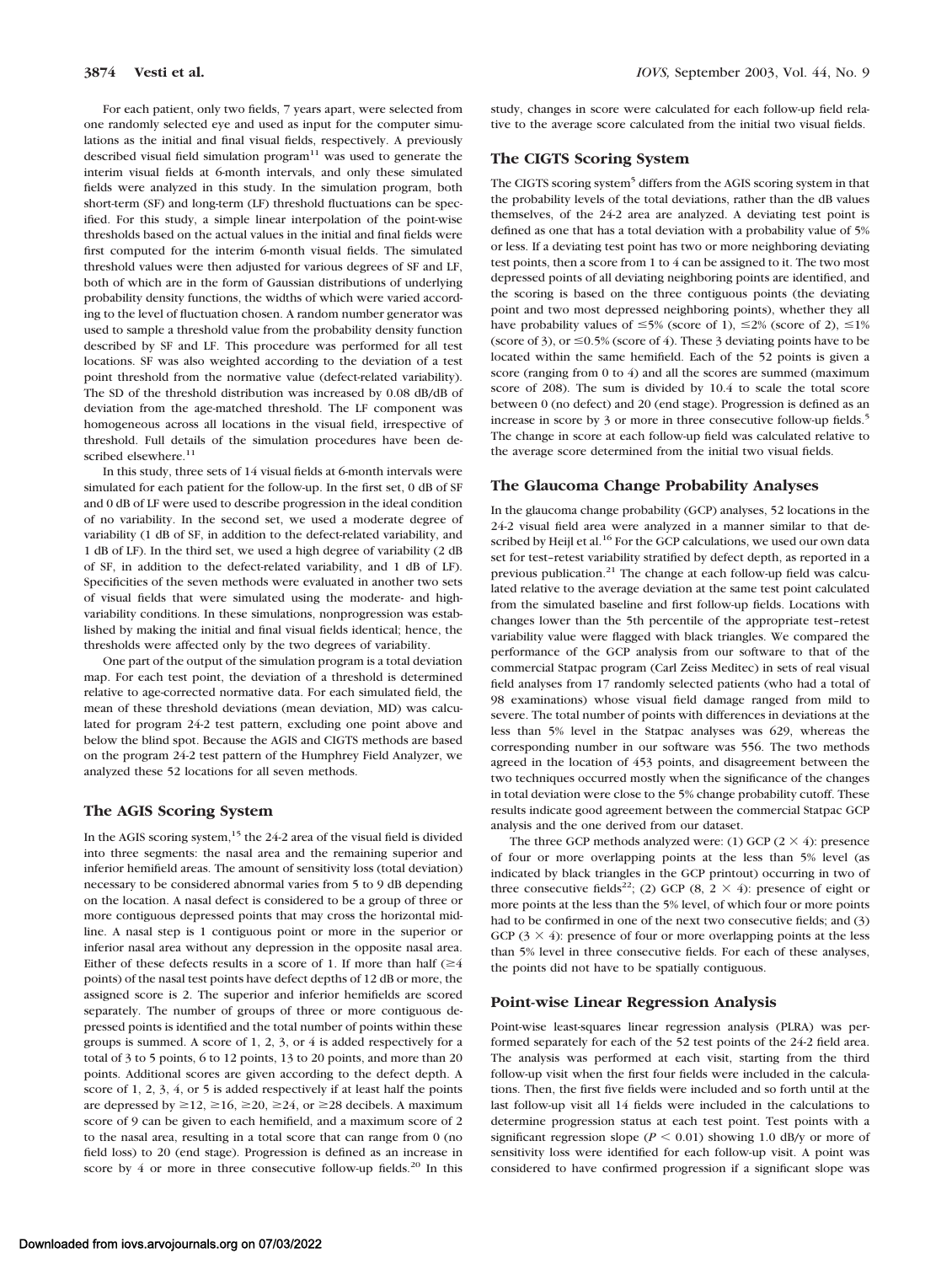|  |  |  |  |  |  |  | <b>TABLE 1.</b> Criteria for Confirmed Visual Field Progression |
|--|--|--|--|--|--|--|-----------------------------------------------------------------|
|--|--|--|--|--|--|--|-----------------------------------------------------------------|

| Method                | Criteria<br>Increase in score by $\geq 4$ in 3 consecutive follow-up fields.                                                                                                                                                     |  |  |  |  |  |
|-----------------------|----------------------------------------------------------------------------------------------------------------------------------------------------------------------------------------------------------------------------------|--|--|--|--|--|
| AGIS                  |                                                                                                                                                                                                                                  |  |  |  |  |  |
| CIGTS                 | Increase in score by $\geq$ 3 in 3 consecutive follow-up fields.                                                                                                                                                                 |  |  |  |  |  |
| GCP $(2 \times 4)$    | Threshold deviation outside test-retest variability limits for the baseline threshold<br>deviation in $\geq 4$ overlapping points occurring in 2 of 3 consecutive fields.                                                        |  |  |  |  |  |
| GCP $(8, 2 \times 4)$ | Threshold deviation outside test-retest variability limits for the baseline threshold<br>deviation in 8 or more test locations and confirmed in one of the two<br>following consecutive fields with $\geq 4$ overlapping points. |  |  |  |  |  |
| GCP $(3 \times 4)$    | Threshold deviation outside test-retest variability limits for the baseline threshold<br>deviation in $\geq 4$ overlapping points in 3 consecutive fields.                                                                       |  |  |  |  |  |
| PLRA2                 | Significant ( $P \le 0.01$ ) regression slope of $-1.0$ dB/y or less in the same 2 test<br>points in 3 of 4 consecutive fields.                                                                                                  |  |  |  |  |  |
| PLRA3                 | Significant ( $P \le 0.01$ ) regression slope of $-1.0$ dB/y or less in the same 3 test<br>points in 3 of 4 consecutive fields.                                                                                                  |  |  |  |  |  |

detected in the same point in three of four consecutive fields. The criteria for visual field progression were: (1) confirmed progression in two or more test points (referred to as the PLRA2 criterion), and (2) confirmed progression in three or more test points (referred to as PLRA3 criterion).

The specific methods analyzed in this study are summarized in Table 1. To ensure proper analysis of progression with the AGIS and CIGTS scoring systems, only eyes with baseline AGIS scores from 1 to 16 and baseline CIGTS scores from 1 to 17 were included. These inclusion criteria ensured that at baseline all fields had a glaucomatous visual field defect that was not too advanced for the AGIS and CIGTS methods to detect progression (necessity for increase in score by 4 and 3 points, respectively). The time to confirmed progression was determined for each of the seven methods.

#### **Statistical Methods**

The Kolmogorov-Smirnov test was used to test for normality of distributions. Pair-wise comparisons were performed using either a paired *t*-test or a Wilcoxon signed rank test with a Bonferroni correction to account for multiple statistical comparisons. Comparison of follow-up times to confirmed progression between different methods was performed by either one-way analysis of variance (ANOVA) with the Tukey test for post hoc multiple pair-wise comparisons or the Kruskal-Wallis one-way ANOVA on ranks with the Dunn test for post hoc multiple pair-wise comparisons. In the post hoc analyses,  $P \leq 0.05$  was chosen for the significance level. Confidence intervals for the specificity estimates were made by using exact binomial methods.<sup>23</sup>

# **RESULTS**

Seventy-six patients qualified for the study. The mean age  $\pm$  SD of the patients was  $63.4 \pm 11.1$  years. The mean  $\pm$  SD AGIS and CIGTS scores of the real fields that were used as initial input fields in all the simulations were 7.6  $\pm$  3.5 and 8.6  $\pm$  4.1, respectively. The mean  $\pm$  SD MD of these fields was  $-8.5 \pm$ 4.7 dB with a range from  $-0.3$  to  $-20.4$  dB. The mean change in MD  $\pm$  SD from the first to the last (14th) simulated field was  $-2.3 \pm 3.1$ ,  $-2.3 \pm 3.2$ , and  $-2.2 \pm 3.0$  dB, respectively, for the simulations with no, moderate, and high variability.

# **AGIS and CIGTS Methods**

The AGIS method classified 14 (18%) of the simulated visual fields with no variability as progressing (Fig. 1). The number of progressing fields with moderate and high variability was 7 (9%) and 6 (8%), respectively (Fig. 1). The corresponding mean follow-up times  $\pm$  SD to confirmed progression under the three variability conditions were  $5.1 \pm 1.0$ ,  $5.3 \pm 1.1$ , and  $5.1 \pm 1.7$  years, respectively.

For corresponding variability conditions, the CIGTS method classified 2 to 3.5 times as many progressing fields as the AGIS method (Fig. 1). The mean follow-up times to confirmed progression with the CIGTS method were approximately 1 year shorter than the corresponding follow-up times with the AGIS method (Fig 1).



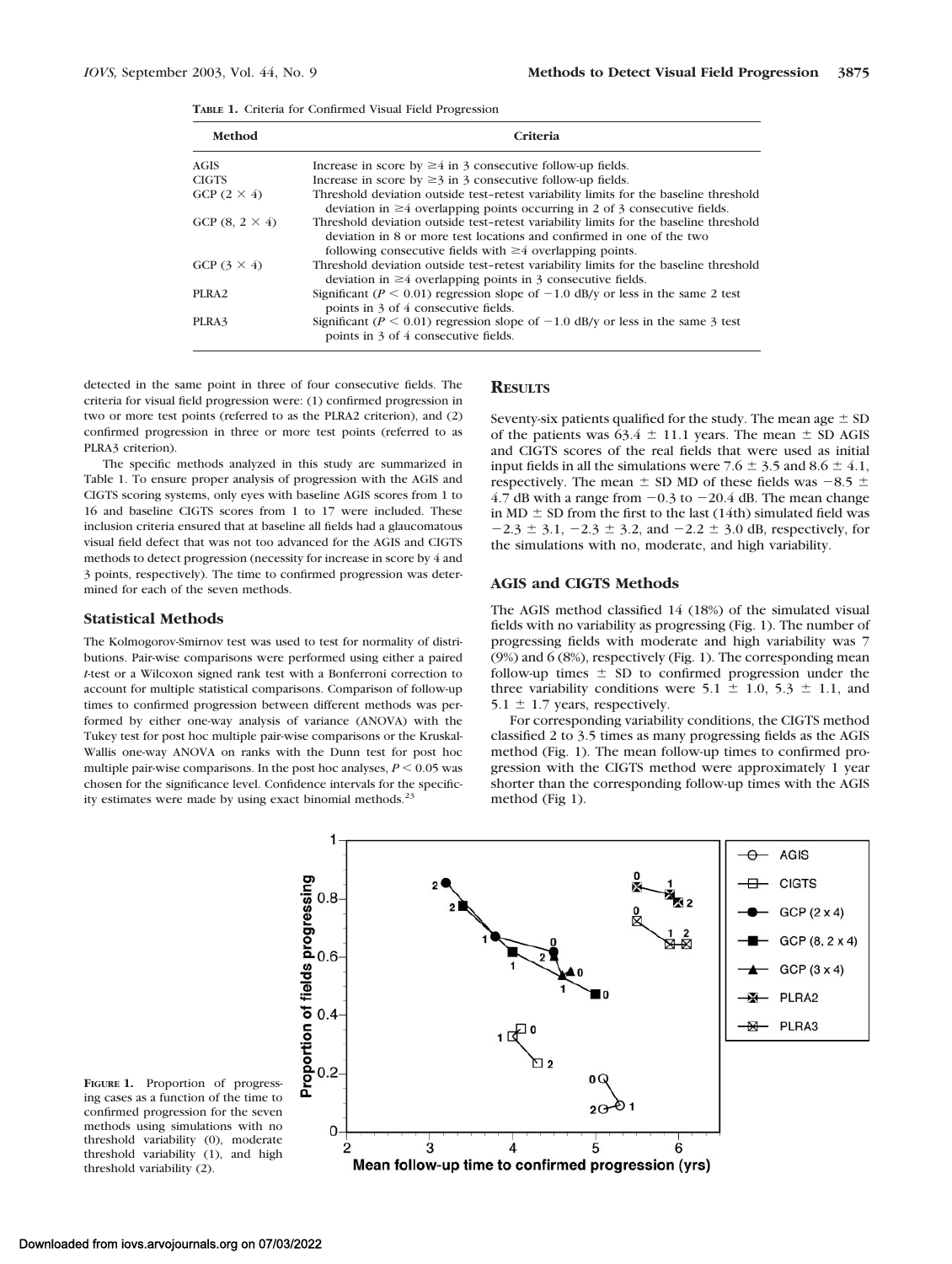

**FIGURE 2.** Proportion of progressing cases as a function of specificity for the seven methods using simulations with moderate threshold variability (1) and high threshold variability (2).

The CIGTS method identified 12 (86%) of the fields progressing with the AGIS method under the no-variability condition and all AGIS progressing fields under the moderate- and high-variability conditions. In both AGIS and CIGTS progressing fields, the CIGTS method detected progression significantly earlier than the AGIS method under the no-variability (by 1.5  $\pm$ 1.2 years,  $P \le 0.001$ , paired *t*-test) and moderate-variability (by  $2.3 \pm 0.8$  years,  $P \le 0.001$ ) conditions. The CIGTS method also detected progression earlier in the high-variability condition but the difference failed to reach statistical significance after Bonferroni correction (2.0  $\pm$  1.5 years, *P* = 0.02, paired *t*-test).

## **GCP Methods**

Under the no-variability condition, the GCP methods classified 36 (47%) to 47 (62%) fields as progressing, whereas the respective figures for the moderate- and high-variability conditions were 41 (54%) to 51 (67%) and 46 (61%) to 65 (86%), respectively (Fig. 1). For each of these conditions, the follow-up time to confirmed progression varied significantly between the GCP methods ( $P \le 0.001$ , Kruskal-Wallis ANOVA, in the no-variability and high-variability conditions, and  $P = 0.003$  in the moderate-variability condition). The Dunn post hoc test of the simulations with no variability showed that the follow-up time to confirmed progession with the GCP  $(8, 2 \times 4)$  method was significantly longer than with the GCP ( $2 \times 4$ ) method (Fig. 1). Under the moderate- and high-variability conditions, the follow-up time to confirmed progression was longest for the GCP  $(3 \times 4)$  method. Unlike the other two GCP methods, however, it appeared to be the most resistant to variability, both in terms of the number of progressing fields and time to confirmed progression.

Under all variability conditions, the GCP methods classified more fields as progressing than either the AGIS or CIGTS methods (Fig. 1). The mean follow-up time to confirmed progression was shorter with the GCP methods compared with the AGIS methods, but was more comparable with the CIGTS method. Contrary to the AGIS and CIGTS methods, the number of fields classified as progressing with the GCP methods increased with increasing variability.

# **PLRA Methods**

In the simulations with no variability, the PLRA2 and PLRA3 methods respectively classified 64 (84%) and 55 (72%) fields as progressing, with the number decreasing with increasing variability (Fig. 1). The time to confirmed progression increased with increasing variability.

Under all variability conditions, the two PLRA methods classified more eyes as progressing than either the AGIS or CIGTS methods. They also classified more eyes as progressing than any of the GCP methods in the simulations with no variability, but with moderate or high variability, the number of progressing cases was more similar. Also under all variability conditions, the mean follow-up time to confirmed progression was longer for the PLRA methods than for any other method with neither of the PLRA methods able to confirm progression before a mean follow-up of 5.5 years (Fig. 1).

# **Specificity**

Under the moderate-variability condition, all methods attained a specificity of 82% (CI: 71%–89%) or higher (Fig. 2). Under the high-variability condition, the specificities for only the GCP  $(2 \times 4)$  and GCP  $(8, 2 \times 4)$  methods decreased respectively to 68% (confidence interval [CI]: 57%–78%) and 75% (CI: 64%– 83%), but remained high for the other methods (95% [CI: 87%–98%] or higher; Fig. 2).

#### **Agreement between Progression Methods**

The rates of agreement between the CIGTS, GCP  $(3 \times 4)$ , and PLRA3 methods under the three variability conditions was evaluated. These methods were chosen as the best (balance between the number of progressing cases and specificity) among the three classes of methods to evaluate progression.

Under the no-, moderate-, and high-variability conditions, all three methods agreed on no progression in 21 (27.6%), 25 (32.9%), and 21 (27.6%) patients, respectively, whereas under the same variability conditions, progression was detected by all three methods in 27 (35.5%), 23 (30.3%), and 17 (22.4%) patients (Fig. 3). Hence, there was overall agreement between the methods in between 38 (50%) and 48 (63.2%) cases, depending on the variability condition. Progression was infre-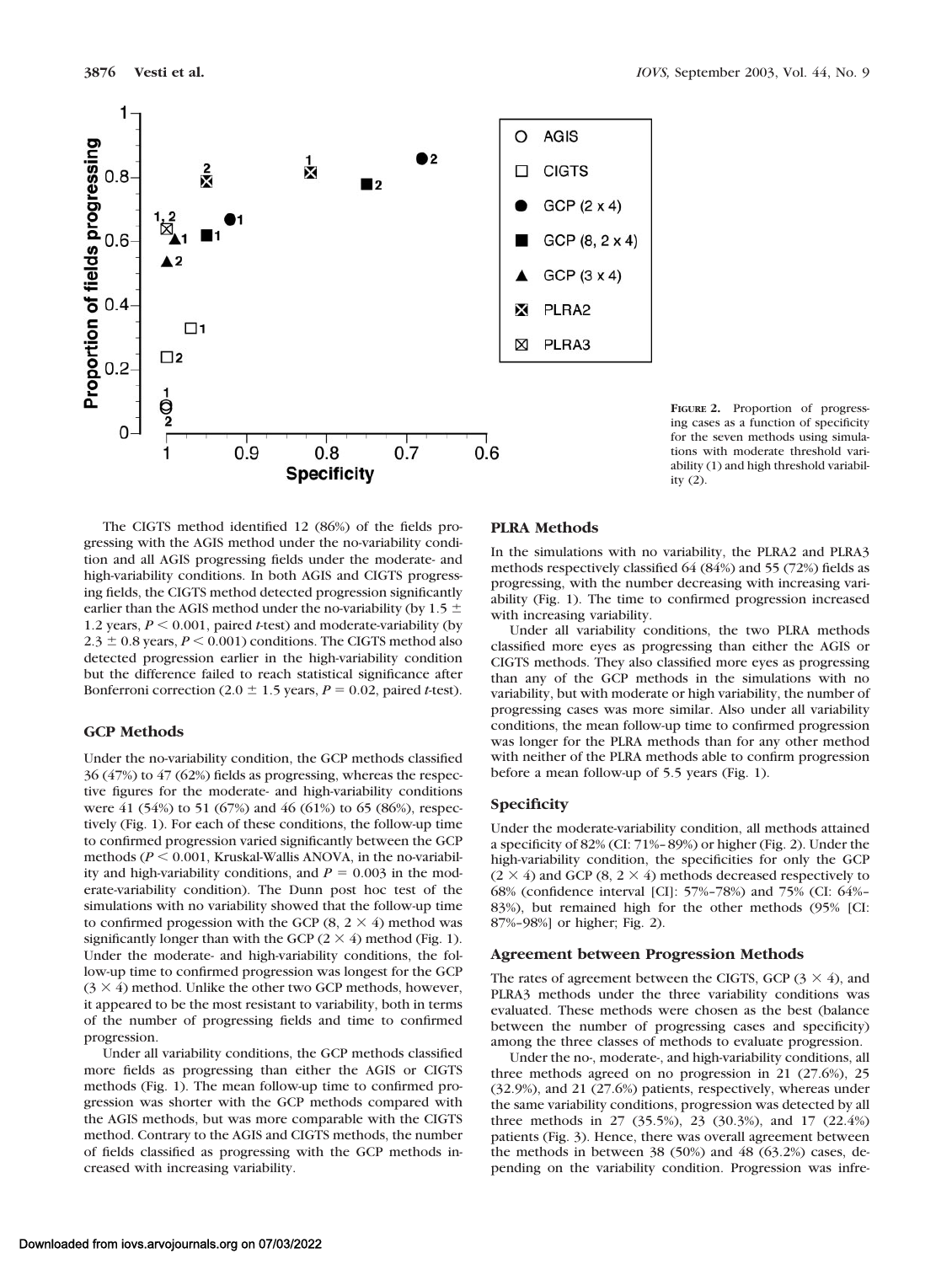

**FIGURE** 3. Agreement rates between the CIGTS, GCP ( $3 \times 4$ ), and PLRA3 methods for progressing cases using simulations with no (A), moderate (**B**), and high (**C**) threshold variability.

quently detected by the CIGTS or GCP  $(3 \times 4)$  methods alone, whereas a sizeable number of cases were identified as progressing by the PLRA3 method alone. There was poor agreement between the CIGTS and PLRA3 methods (Fig. 3). Although the agreement between the CIGTS and GCP  $(3 \times 4)$  methods was better, it deteriorated markedly with increasing variability. The agreement between the GCP  $(3 \times 4)$  and PLRA3 methods was the highest (Fig. 3).

## **Relationship between Visual Field Severity and Progression**

There were no statistically significant differences in visual field severity (as measured by baseline MD) between progressing and nonprogressing eyes using either of the seven methods under the no-variability condition ( $P > 0.08$ ). With moderate variability, the baseline MD in nonprogressing cases was significantly worse  $(P < 0.04)$  compared with progressing cases for only the three GCP methods  $(-10.8$  and  $-8.6$  dB, respectively, for the GCP  $[2 \times 4]$  method,  $-10.9$  dB and  $-8.4$  dB, respectively, for the GCP [8,  $2 \times 4$ ] method, and  $-10.6$  and  $-8.3$  dB, respectively, for the GCP [ $3 \times 4$ ] method). With high variability, the MD difference was significant for the GCP (8,  $2 \times 4$ ) method (-11.7 dB for nonprogressing and -8.7 dB for progressing cases,  $P = 0.012$ .

Visual field severity was also not related to the time to detection of progression with any of the methods under any of the variability conditions ( $P > 0.06$ ).

# **DISCUSSION**

In this study, we evaluated three different classes of methods for determining visual field progression in glaucoma. The AGIS and CIGTS methods are ordinal scoring methods based respectively on point-wise total deviation and their probabilities. Although the GCP analysis is commercially available with the Statpac program of the Humphrey Field Analyzer (Carl Zeiss Meditech) and is widely used, there is no consensus on the magnitude of the change required to constitute progression. Similarly, although PLRA methods have been used for many years now, there are no accepted criteria on either the number of test locations that show significant decline in sensitivity, the significance level, or the magnitude of change (decibels per year) at each location.

As a result, the performance of the GCP and PLRA methods depends critically on the criteria used and the number of repeated tests required to confirm progression. This is an inherent limitation of studies such as these that seek to evaluate the relative performance of these techniques. It can be

argued for example that selecting a more liberal criterion with PLRA, such as a significant decline in sensitivity at two locations, or at  $P \le 0.05$ , with no minimum requirement for slope change or number of occasions that significance has to be confirmed would have led to both a higher number of progressing fields and a shorter time to detection. It is also likely that there would have been a larger number of falsely progressing cases with such liberal criteria. Because we also evaluated specificity, we were positioned to identify those criteria that were clearly too liberal.

Computer simulation techniques have been used extensively to evaluate the performance of thresholding algorithms<sup>24-26</sup> in addition to methods for the evaluation of progression.<sup>11,12,14</sup> The advantages of these approaches are numerous, including control of variability parameters, the frequency of tests, and the length of follow-up. By using the same initial and final visual fields, we were able to evaluate the specificity of the methods as they related to the number of progressing cases under the same variability conditions (Fig. 2). An evaluation of specificity from real longitudinal data may not be meaningful, as visual field progression cannot be ruled out, even if other clinical markers of disease progression appear to be stable. We have shown that the type of computer simulation used in this study shows close agreement to real visual field data. $13$  The advantage of this approach is that we did not impose a definition of what constitutes visual field progression, which would invariably result in an evaluation that is criterion dependent. The disadvantage, however, is that cases identified as progressing likely contain both true- and false-positive results. Hence although we were able to estimate specificity, because of the lack of an external standard for visual field progression, we could not evaluate sensitivity. By examining the changes in specificity and the number of fields identified as progressing under different variability conditions (Fig. 2), one can evaluate the effect of variability on performance.

The AGIS method was the most conservative and identified the least number of eyes as progressing. Like the AGIS method, the CIGTS method also had high specificity under moderateand high-variability conditions, but the CIGTS method classified twice as many eyes as progressing as did the AGIS method and detected confirmed progression 1.4 to 2.3 years earlier than the AGIS method. Similar differences in progression rates between these two methods have been reported by Katz et al.,<sup>9</sup>; however, no differences were found in the time to progression. The fact that for similar specificity, the CIGTS method detected both more cases of progression and earlier time to progression than the AGIS method suggests that the latter may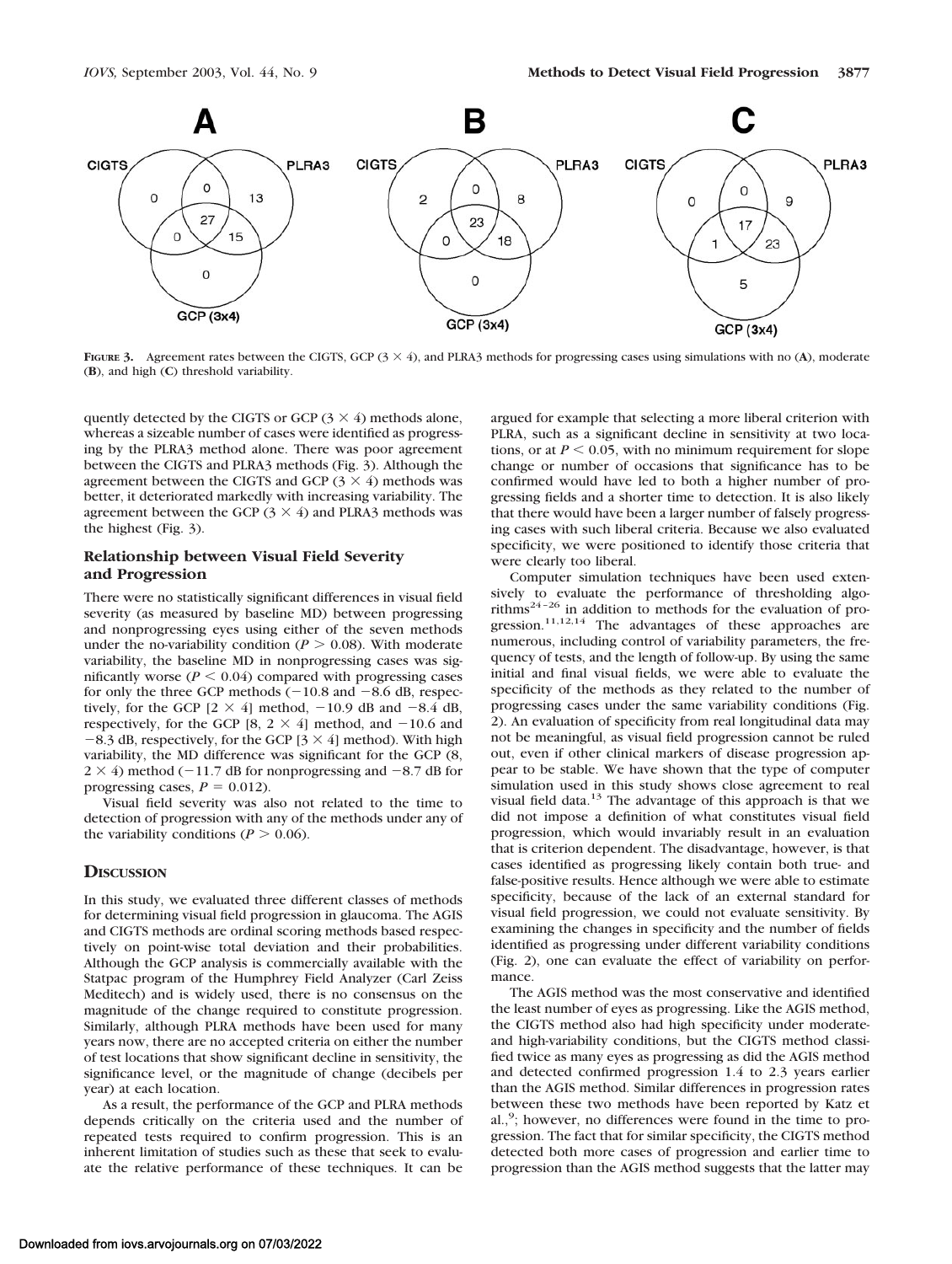be overly conservative. In comparison to the GCP and PLRA methods, however, the CIGTS method detected progression in substantially fewer eyes. The follow-up time to confirmed progression with the CIGTS method was on average approximately 1.5 years less than with the two PLRA methods, but was comparable to that of the GCP methods.

Because of the higher progression rates with the GCP and PLRA methods, it is likely they detect smaller changes than either the AGIS or CIGTS methods. The GCP  $(2 \times 4)$  and GCP  $(8, 2 \times 4)$  methods had the highest variation in the number of progressing cases, the time to detect progression and specificity suggesting a considerable vulnerability of these methods to threshold variability. Under the high-variability condition, the GCP (2  $\times$  4) and GCP (8, 2  $\times$  4) methods resulted in the highest number of progressing cases, but also lowest specificity. These findings suggest that these methods may result in an excessive frequency of progression in patients with moderately advanced field losses that exhibit the largest degree of measurable variability.21,27,28 In comparison, under the lowvariability condition, the GCP (2  $\times$  4) and GCP (8, 2  $\times$  4) methods have considerably higher specificity at a cost of a modest reduction in the number of progressing cases. It is interesting to note that although the GCP ( $3 \times 4$ ) method on average detected fewer cases of progression and at a later time compared with the other GCP methods, its performance was remarkably resistant to variability. These findings indicate that it is not the GCP analysis itself that results in performance variation, but probably the number confirmatory results that are necessary to declare progression.

The PLRA methods generally had high specificity. The PLRA3 criterion produced 100% specificity under both variability conditions. The PLRA methods also declared a relatively large number of fields as progressing. The drawback of these methods is that they required the longest time to detect progression (5.5–6.5 years). The criterion for progression at a single location was decay of 1.0 dB/y or more with  $P < 0.01$ . The same criterion has recently been used by Membrey et al.,<sup>29</sup> but  $P < 0.05$  and 0.10 have also been reported.<sup>8</sup> The probability level directly affects the number of fields needed before progression can be confirmed. Using our criteria, the earliest confirmed progression was detectable at only at the 5.5-year visit (i.e., at the 12th semiannual visual field). These findings are in accord with the results of a clinical study by Katz et al.<sup>3</sup> who showed that seven fields over a 6-year period are insufficient for PLRA to detect sensitivity decay of less than 1.0 dB/y. Furthermore in another study, detection of 1.0-dB/y sensitivity loss in an individual test point with  $P < 0.001$  has been calculated to require, depending on the degree of long-term variability, from 10 to 14.5 years of follow-up, with semiannual testing of visual fields. $31$  Finally, in a computer simulation study, a minimum of eight annual tests have been shown to be required before a 1.0-dB/y point-wise sensitivity loss at  $P <$ 0.05 and specificity  $\geq$ 75% can be detected.<sup>11</sup> Such long follow-up times before confirmed progression can be detected may be unacceptable for both clinical and research purposes. However, when number of fields available and the follow-up increases, PLRA may be valuable particularly because the method can be highly specific. Furthermore, PLRA allows measurement of the rate of change of threshold or threshold deviation, which may be may be important in clinical management.

The ideal method for analyzing visual field change should be sensitive, detect progression with few examinations, maintain high specificity, and be resistant to fluctuation. Our results show that none of the methods investigated could achieve all these attributes. Methods that yielded a high number of progressing cases were often less specific and were influenced by fluctuation. In contrast, those methods that yielded high specificity often required very long follow-up times. Furthermore, in agreement with a previous study, $9$  there was poor concordance among the methods with respect to the patients identified as progressing. Although we have investigated with computer simulation techniques a range of methods to analyze progression, there are many possible variations in criteria for progression within a class of method. For example, the degree of decibel loss per year and probability level with the PLRA methods and other combinations of progressing points and confirmations with the GCP methods, may yield more favorable results. Our study confirms that detecting visual field progression reliably requires a considerable number of examinations and length of follow-up. For many patients, these conditions may not be acceptable to the clinician. It is not clear whether these findings are due to the nature of conventional perimetry itself or the methods of analysis. Future research should focus on both alternative methods of data analysis and other modalities of detecting glaucomatous progression.

#### *Acknowledgments*

The authors thank Alex Bates and Allen Butler for providing computer programming expertise and Paul Artes for constructive comments.

#### *References*

- 1. Spry PG, Johnson CA. Identification of progressive glaucomatous visual field loss. *Surv Ophthalmol*. 2002;47:158–173.
- 2. The Advanced Glaucoma Intervention Study (AGIS): 1. Study design and methods and baseline characteristics of study patients. *Control Clin Trials*. 1994;15:299–325.
- 3. Collaborative Normal-Tension Glaucoma Study Group. Comparison of glaucomatous progression between untreated patients with normal-tension glaucoma and patients with therapeutically reduced intraocular pressures. *Am J Ophthalmol*. 1998;126:487– 497.
- 4. Gordon MO, Kass MA. The Ocular Hypertension Treatment Study: design and baseline description of the participants. *Arch Ophthalmol*. 1999;117:573–583.
- 5. Musch DC, Lichter PR, Guire KE, Standardi CL. The Collaborative Initial Glaucoma Treatment Study: study design, methods, and baseline characteristics of enrolled patients. *Ophthalmology*. 1999;106:653–662.
- 6. Leske MC, Heijl A, Hyman L, Bengtsson B. Early Manifest Glaucoma Trial: design and baseline data. *Ophthalmology*. 1999;106:2144– 2153.
- 7. Flammer J. Fluctuations in the visual field. In: Drance SM, Anderson DR, eds. *Automatic Perimetry in Glaucoma A Practical Guide*. Orlando, FL: Grune and Stratton, Inc.; 1985:161–173.
- 8. McNaught AI, Crabb DP, Fitzke FW, Hitchings RA. Visual field progression: comparison of Humphrey Statpac2 and point-wise linear regression analysis. *Graefes Arch Clin Exp Ophthalmol*. 1996;234:411–418.
- 9. Katz J, Congdon N, Friedman DS. Methodological variations in estimating apparent progressive visual field loss in clinical trials of glaucoma treatment. *Arch Ophthalmol*. 1999;117:1137–1142.
- 10. Lee AC, Sample PA, Blumenthal EZ, Berry C, Zangwill L, Weinreb RN. Infrequent confirmation of visual field progression. *Ophthalmology*. 2002;109:1059–1065.
- 11. Spry PG, Bates AB, Johnson CA, Chauhan BC. Simulation of longitudinal threshold visual field data. *Invest Ophthalmol Vis Sci*. 2000;41:2192–2200.
- 12. Gardiner SK, Crabb DP. Frequency of testing for detecting visual field progression. *Br J Ophthalmol*. 2002;86:560–564.
- 13. Vesti E, Spry PG, Chauhan BC, Johnson CA. Sensitivity differences between real-patient and computer-stimulated visual fields. *J Glaucoma*. 2002;11:35–45.
- 14. Spry PG, Johnson CA, Bates AB, Turpin A, Chauhan BC. Spatial and temporal processing of threshold data for detection of progressive glaucomatous visual field loss. *Arch Ophthalmol*. 2002;120:173– 180.